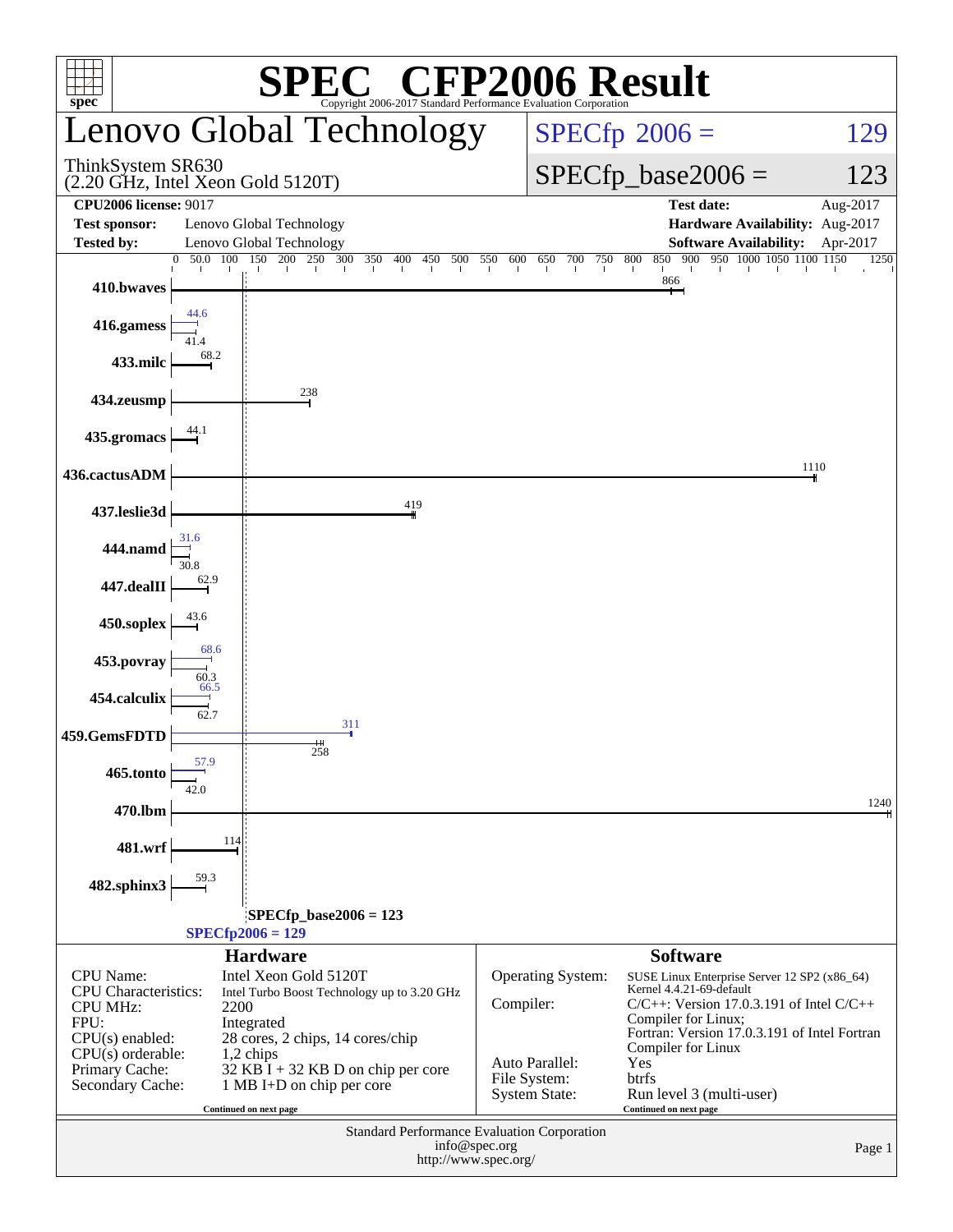| ĦП<br>$spec^*$                                                                             |                                                 |                               |                |       |                |       |                                                                |              |                |              |                |              |  |
|--------------------------------------------------------------------------------------------|-------------------------------------------------|-------------------------------|----------------|-------|----------------|-------|----------------------------------------------------------------|--------------|----------------|--------------|----------------|--------------|--|
| enovo Global Technology                                                                    |                                                 |                               |                |       |                |       | $SPECfp2006 =$<br>129                                          |              |                |              |                |              |  |
| ThinkSystem SR630<br>$(2.20 \text{ GHz}, \text{Intel Xeon Gold } 5120 \text{T})$           |                                                 |                               |                |       |                |       | $SPECfp\_base2006 =$<br>123                                    |              |                |              |                |              |  |
| <b>CPU2006 license: 9017</b>                                                               |                                                 | <b>Test date:</b><br>Aug-2017 |                |       |                |       |                                                                |              |                |              |                |              |  |
| Lenovo Global Technology<br><b>Test sponsor:</b><br>Hardware Availability: Aug-2017        |                                                 |                               |                |       |                |       |                                                                |              |                |              |                |              |  |
| <b>Tested by:</b><br>Lenovo Global Technology<br><b>Software Availability:</b><br>Apr-2017 |                                                 |                               |                |       |                |       |                                                                |              |                |              |                |              |  |
| L3 Cache:<br>Other Cache:                                                                  | 19.25 MB I+D on chip per chip<br>None           |                               |                |       |                |       | <b>Base Pointers:</b><br>64-bit<br>Peak Pointers:<br>32/64-bit |              |                |              |                |              |  |
| Memory:                                                                                    | 384 GB (24 x 16 GB 2Rx8 PC4-2666V-R, running at |                               |                |       |                |       | Other Software:<br>None                                        |              |                |              |                |              |  |
| 2400 MHz)<br>Disk Subsystem:<br>1 x 800 GB SAS SSD                                         |                                                 |                               |                |       |                |       |                                                                |              |                |              |                |              |  |
| Other Hardware:<br>None                                                                    |                                                 |                               |                |       |                |       |                                                                |              |                |              |                |              |  |
|                                                                                            |                                                 |                               |                |       |                |       |                                                                |              |                |              |                |              |  |
| <b>Results Table</b>                                                                       |                                                 |                               |                |       |                |       |                                                                |              |                |              |                |              |  |
|                                                                                            | <b>Base</b>                                     |                               |                |       |                |       |                                                                | <b>Peak</b>  |                |              |                |              |  |
| <b>Benchmark</b>                                                                           | <b>Seconds</b>                                  | <b>Ratio</b>                  | <b>Seconds</b> | Ratio | <b>Seconds</b> | Ratio | <b>Seconds</b>                                                 | <b>Ratio</b> | <b>Seconds</b> | <b>Ratio</b> | <b>Seconds</b> | <b>Ratio</b> |  |
| 410.bwayes                                                                                 | 15.3                                            | 887                           | 15.7           | 865   | 15.7           | 866   | 15.3                                                           | 887          | 15.7           | 865          | 15.7           | 866          |  |
| 416.gamess                                                                                 | 472                                             | 41.5                          | 472            | 41.4  | 473            | 41.4  | 439                                                            | 44.6         | 438            | 44.7         | 439            | 44.6         |  |
| $433$ .milc                                                                                | 135                                             | 67.9                          | 135            | 68.2  | 134            | 68.6  | 135                                                            | 67.9         | 135            | 68.2         | 134            | 68.6         |  |
| 434.zeusmp                                                                                 | 38.2                                            | 238                           | 38.0           | 239   | 38.3           | 238   | 38.2                                                           | 238          | 38.0           | 239          | 38.3           | 238          |  |
| 435.gromacs                                                                                | 161                                             | 44.2                          | 162            | 44.0  | 162            | 44.1  | 161                                                            | 44.2         | 162            | 44.0         | <b>162</b>     | 44.1         |  |
| 436.cactusADM                                                                              | 10.7                                            | 1110                          | 10.7           | 1110  | 10.7           | 1120  | 10.7                                                           | <b>1110</b>  | 10.7           | 1110         | 10.7           | 1120         |  |
| 437.leslie3d                                                                               | 22.3                                            | 422                           | 22.4           | 419   | 22.6           | 416   | 22.3                                                           | 422          | 22.4           | 419          | 22.6           | 416          |  |
| 444.namd                                                                                   | 260                                             | 30.8                          | 260            | 30.8  | 260            | 30.8  | 254                                                            | 31.6         | 255            | 31.5         | 254            | 31.6         |  |
| 447.dealII                                                                                 | 182                                             | 62.9                          | 183            | 62.5  | 182            | 62.9  | 182                                                            | 62.9         | 183            | 62.5         | 182            | 62.9         |  |
| 450.soplex                                                                                 | 189                                             | 44.1                          | 191            | 43.6  | 192            | 43.5  | 189                                                            | 44.1         | 191            | 43.6         | 192            | 43.5         |  |
| 453.povray                                                                                 | 88.2                                            | 60.3                          | 88.4           | 60.2  | 88.2           | 60.3  | 77.6                                                           | 68.6         | 77.4           | 68.7         | 77.6           | 68.6         |  |
| 454.calculix                                                                               | 131                                             | 63.0                          | 132            | 62.7  | 132            | 62.6  | 124                                                            | 66.5         | 125            | 66.2         | 124            | 66.5         |  |
| 459.GemsFDTD                                                                               | 40.4                                            | 263                           | 42.2           | 251   | 41.2           | 258   | 33.9                                                           | 313          | 34.3           | 310          | 34.1           | 311          |  |
| 465.tonto                                                                                  | 234                                             | 42.1                          | 234            | 42.0  | 234            | 42.0  | 170                                                            | 57.9         | 171            | 57.6         | <b>170</b>     | 57.9         |  |
| 470.1bm                                                                                    | 11.0                                            | 1250                          | <b>11.1</b>    | 1240  | 11.1           | 1240  | 11.0                                                           | 1250         | <b>11.1</b>    | 1240         | 11.1           | 1240         |  |
| 481.wrf                                                                                    | 97.5                                            | 115                           | 97.9           | 114   | 98.3           | 114   | 97.5                                                           | 115          | 97.9           | 114          | 98.3           | 114          |  |
| $482$ .sphinx $3$                                                                          | 328                                             | 59.3                          | 329            | 59.3  | 327            | 59.5  | 328                                                            | 59.3         | 329            | 59.3         | 327            | 59.5         |  |

Results appear in the [order in which they were run.](http://www.spec.org/auto/cpu2006/Docs/result-fields.html#RunOrder) Bold underlined text [indicates a median measurement.](http://www.spec.org/auto/cpu2006/Docs/result-fields.html#Median)

#### **[Operating System Notes](http://www.spec.org/auto/cpu2006/Docs/result-fields.html#OperatingSystemNotes)**

Stack size set to unlimited using "ulimit -s unlimited"

#### **[Platform Notes](http://www.spec.org/auto/cpu2006/Docs/result-fields.html#PlatformNotes)**

BIOS configuration: Choose Operating Mode set to Maximum Performance Hyper-Threading set to Disable LLC dead line alloc set to Disable Sysinfo program /home/cpu2006-1.2-ic17.0u3/config/sysinfo.rev6993 Revision 6993 of 2015-11-06 (b5e8d4b4eb51ed28d7f98696cbe290c1) running on Cable-SPECcpu2017-SUSE12SP2 Tue Aug 22 19:34:36 2017

This section contains SUT (System Under Test) info as seen by

Continued on next page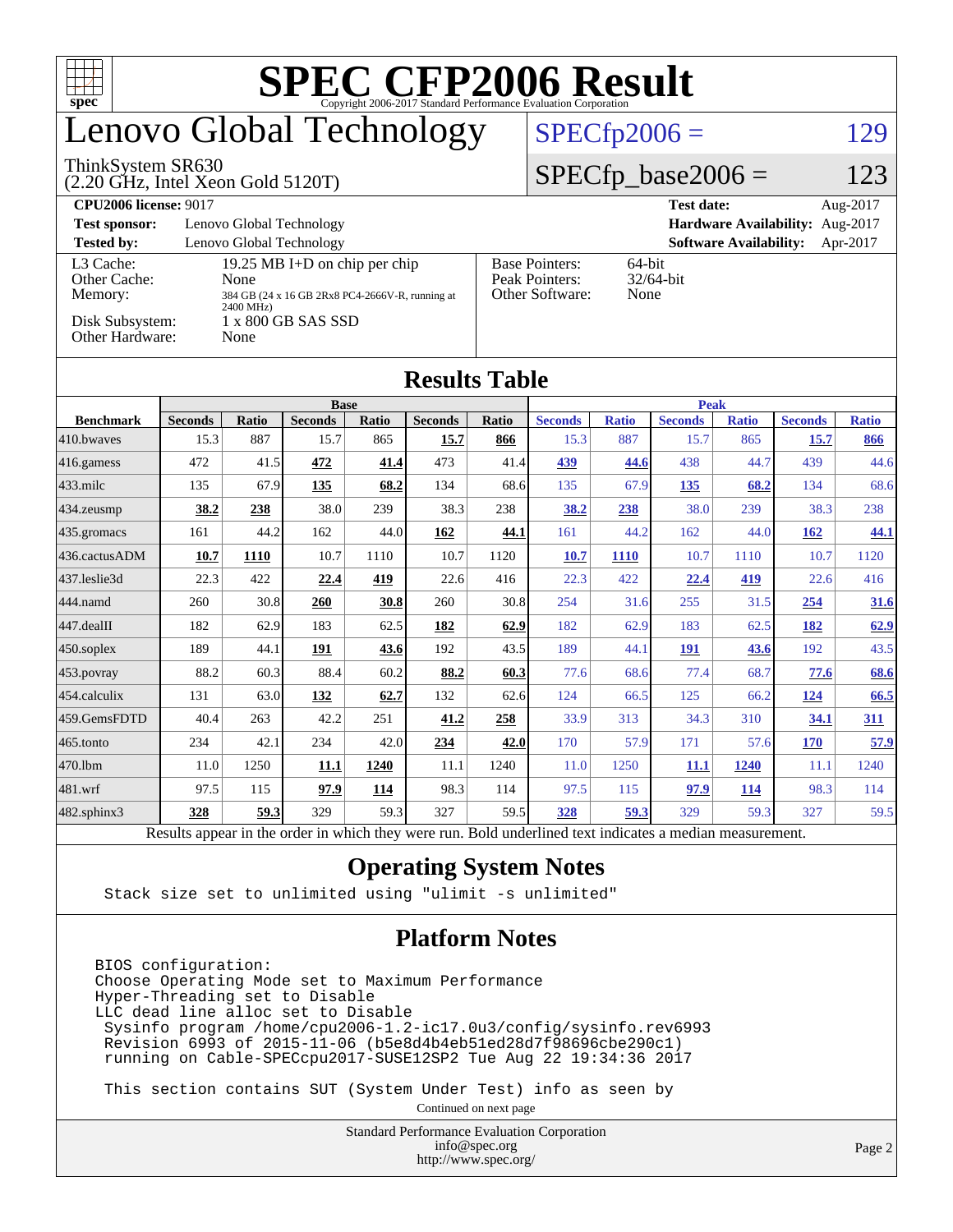

## enovo Global Technology

ThinkSystem SR630

 $SPECTp2006 = 129$ 

(2.20 GHz, Intel Xeon Gold 5120T)

 $SPECTp\_base2006 = 123$ 

**[Test sponsor:](http://www.spec.org/auto/cpu2006/Docs/result-fields.html#Testsponsor)** Lenovo Global Technology **[Hardware Availability:](http://www.spec.org/auto/cpu2006/Docs/result-fields.html#HardwareAvailability)** Aug-2017 **[Tested by:](http://www.spec.org/auto/cpu2006/Docs/result-fields.html#Testedby)** Lenovo Global Technology **[Software Availability:](http://www.spec.org/auto/cpu2006/Docs/result-fields.html#SoftwareAvailability)** Apr-2017

**[CPU2006 license:](http://www.spec.org/auto/cpu2006/Docs/result-fields.html#CPU2006license)** 9017 **[Test date:](http://www.spec.org/auto/cpu2006/Docs/result-fields.html#Testdate)** Aug-2017

#### **[Platform Notes \(Continued\)](http://www.spec.org/auto/cpu2006/Docs/result-fields.html#PlatformNotes)**

Standard Performance Evaluation Corporation [info@spec.org](mailto:info@spec.org) <http://www.spec.org/> Page 3 some common utilities. To remove or add to this section, see: <http://www.spec.org/cpu2006/Docs/config.html#sysinfo> From /proc/cpuinfo model name : Intel(R) Xeon(R) Gold 5120T CPU @ 2.20GHz 2 "physical id"s (chips) 28 "processors" cores, siblings (Caution: counting these is hw and system dependent. The following excerpts from /proc/cpuinfo might not be reliable. Use with caution.) cpu cores : 14 siblings physical 0: cores 0 1 2 3 4 5 6 8 9 10 11 12 13 14 physical 1: cores 0 1 2 3 4 5 6 8 9 10 11 12 13 14 cache size : 19712 KB From /proc/meminfo MemTotal: 395893396 kB HugePages\_Total: 0<br>Hugepagesize: 2048 kB Hugepagesize: From /etc/\*release\* /etc/\*version\* SuSE-release: SUSE Linux Enterprise Server 12 (x86\_64) VERSION = 12 PATCHLEVEL = 2 # This file is deprecated and will be removed in a future service pack or release. # Please check /etc/os-release for details about this release. os-release: NAME="SLES" VERSION="12-SP2" VERSION\_ID="12.2" PRETTY\_NAME="SUSE Linux Enterprise Server 12 SP2" ID="sles" ANSI\_COLOR="0;32" CPE\_NAME="cpe:/o:suse:sles:12:sp2" uname -a: Linux Cable-SPECcpu2017-SUSE12SP2 4.4.21-69-default #1 SMP Tue Oct 25 10:58:20 UTC 2016 (9464f67) x86\_64 x86\_64 x86\_64 GNU/Linux run-level 3 Aug 22 19:34 SPEC is set to: /home/cpu2006-1.2-ic17.0u3 Filesystem Type Size Used Avail Use% Mounted on<br>
/dev/sda2 btrfs 744G 90G 652G 13% /home 90G 652G 13% /home Additional information from dmidecode: Warning: Use caution when you interpret this section. The 'dmidecode' program reads system data which is "intended to allow hardware to be accurately determined", but the intent may not be met, as there are frequent changes to<br>Continued on next page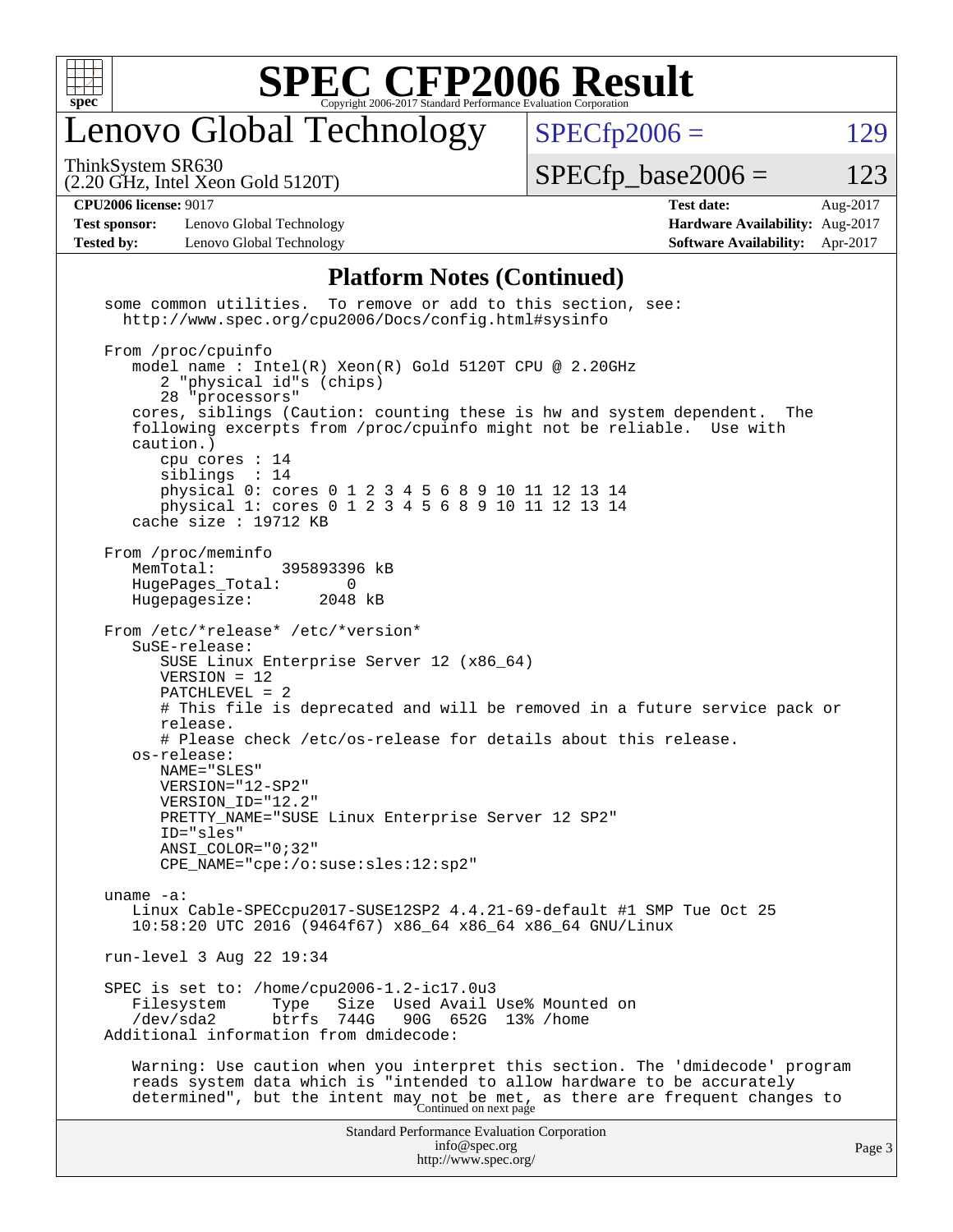

## enovo Global Technology

 $SPECTp2006 = 129$ 

ThinkSystem SR630

(2.20 GHz, Intel Xeon Gold 5120T)

 $SPECTp\_base2006 = 123$ 

**[Test sponsor:](http://www.spec.org/auto/cpu2006/Docs/result-fields.html#Testsponsor)** Lenovo Global Technology **[Hardware Availability:](http://www.spec.org/auto/cpu2006/Docs/result-fields.html#HardwareAvailability)** Aug-2017 **[Tested by:](http://www.spec.org/auto/cpu2006/Docs/result-fields.html#Testedby)** Lenovo Global Technology **[Software Availability:](http://www.spec.org/auto/cpu2006/Docs/result-fields.html#SoftwareAvailability)** Apr-2017

**[CPU2006 license:](http://www.spec.org/auto/cpu2006/Docs/result-fields.html#CPU2006license)** 9017 **[Test date:](http://www.spec.org/auto/cpu2006/Docs/result-fields.html#Testdate)** Aug-2017

#### **[Platform Notes \(Continued\)](http://www.spec.org/auto/cpu2006/Docs/result-fields.html#PlatformNotes)**

hardware, firmware, and the "DMTF SMBIOS" standard.

 BIOS Lenovo -[IVE109Q-1.00]- 06/28/2017 Memory: 24x Samsung M393A2K43BB1-CTD 16 GB 2 rank 2666 MHz, configured at 2400 MHz

(End of data from sysinfo program)

#### **[General Notes](http://www.spec.org/auto/cpu2006/Docs/result-fields.html#GeneralNotes)**

Environment variables set by runspec before the start of the run: KMP\_AFFINITY = "granularity=fine,compact" LD\_LIBRARY\_PATH = "/home/cpu2006-1.2-ic17.0u3/lib/ia32:/home/cpu2006-1.2-ic17.0u3/lib/intel64:/home/cpu2006-1.2-ic17.0u3/sh10.2" OMP\_NUM\_THREADS = "28"

 Binaries compiled on a system with 1x Intel Core i7-4790 CPU + 32GB RAM memory using Redhat Enterprise Linux 7.2 Transparent Huge Pages disabled with: echo never > /sys/kernel/mm/transparent\_hugepage/enabled Filesystem page cache cleared with: shell invocation of 'sync; echo 3 > /proc/sys/vm/drop\_caches' prior to run

#### **[Base Compiler Invocation](http://www.spec.org/auto/cpu2006/Docs/result-fields.html#BaseCompilerInvocation)**

[C benchmarks](http://www.spec.org/auto/cpu2006/Docs/result-fields.html#Cbenchmarks): [icc -m64](http://www.spec.org/cpu2006/results/res2017q4/cpu2006-20170918-49506.flags.html#user_CCbase_intel_icc_64bit_bda6cc9af1fdbb0edc3795bac97ada53)

[C++ benchmarks:](http://www.spec.org/auto/cpu2006/Docs/result-fields.html#CXXbenchmarks) [icpc -m64](http://www.spec.org/cpu2006/results/res2017q4/cpu2006-20170918-49506.flags.html#user_CXXbase_intel_icpc_64bit_fc66a5337ce925472a5c54ad6a0de310)

[Fortran benchmarks](http://www.spec.org/auto/cpu2006/Docs/result-fields.html#Fortranbenchmarks): [ifort -m64](http://www.spec.org/cpu2006/results/res2017q4/cpu2006-20170918-49506.flags.html#user_FCbase_intel_ifort_64bit_ee9d0fb25645d0210d97eb0527dcc06e)

[Benchmarks using both Fortran and C](http://www.spec.org/auto/cpu2006/Docs/result-fields.html#BenchmarksusingbothFortranandC): [icc -m64](http://www.spec.org/cpu2006/results/res2017q4/cpu2006-20170918-49506.flags.html#user_CC_FCbase_intel_icc_64bit_bda6cc9af1fdbb0edc3795bac97ada53) [ifort -m64](http://www.spec.org/cpu2006/results/res2017q4/cpu2006-20170918-49506.flags.html#user_CC_FCbase_intel_ifort_64bit_ee9d0fb25645d0210d97eb0527dcc06e)

#### **[Base Portability Flags](http://www.spec.org/auto/cpu2006/Docs/result-fields.html#BasePortabilityFlags)**

 410.bwaves: [-DSPEC\\_CPU\\_LP64](http://www.spec.org/cpu2006/results/res2017q4/cpu2006-20170918-49506.flags.html#suite_basePORTABILITY410_bwaves_DSPEC_CPU_LP64) 416.gamess: [-DSPEC\\_CPU\\_LP64](http://www.spec.org/cpu2006/results/res2017q4/cpu2006-20170918-49506.flags.html#suite_basePORTABILITY416_gamess_DSPEC_CPU_LP64) 433.milc: [-DSPEC\\_CPU\\_LP64](http://www.spec.org/cpu2006/results/res2017q4/cpu2006-20170918-49506.flags.html#suite_basePORTABILITY433_milc_DSPEC_CPU_LP64) 434.zeusmp: [-DSPEC\\_CPU\\_LP64](http://www.spec.org/cpu2006/results/res2017q4/cpu2006-20170918-49506.flags.html#suite_basePORTABILITY434_zeusmp_DSPEC_CPU_LP64) 435.gromacs: [-DSPEC\\_CPU\\_LP64](http://www.spec.org/cpu2006/results/res2017q4/cpu2006-20170918-49506.flags.html#suite_basePORTABILITY435_gromacs_DSPEC_CPU_LP64) [-nofor\\_main](http://www.spec.org/cpu2006/results/res2017q4/cpu2006-20170918-49506.flags.html#user_baseLDPORTABILITY435_gromacs_f-nofor_main) 436.cactusADM: [-DSPEC\\_CPU\\_LP64](http://www.spec.org/cpu2006/results/res2017q4/cpu2006-20170918-49506.flags.html#suite_basePORTABILITY436_cactusADM_DSPEC_CPU_LP64) [-nofor\\_main](http://www.spec.org/cpu2006/results/res2017q4/cpu2006-20170918-49506.flags.html#user_baseLDPORTABILITY436_cactusADM_f-nofor_main) 437.leslie3d: [-DSPEC\\_CPU\\_LP64](http://www.spec.org/cpu2006/results/res2017q4/cpu2006-20170918-49506.flags.html#suite_basePORTABILITY437_leslie3d_DSPEC_CPU_LP64) 444.namd: [-DSPEC\\_CPU\\_LP64](http://www.spec.org/cpu2006/results/res2017q4/cpu2006-20170918-49506.flags.html#suite_basePORTABILITY444_namd_DSPEC_CPU_LP64)

Continued on next page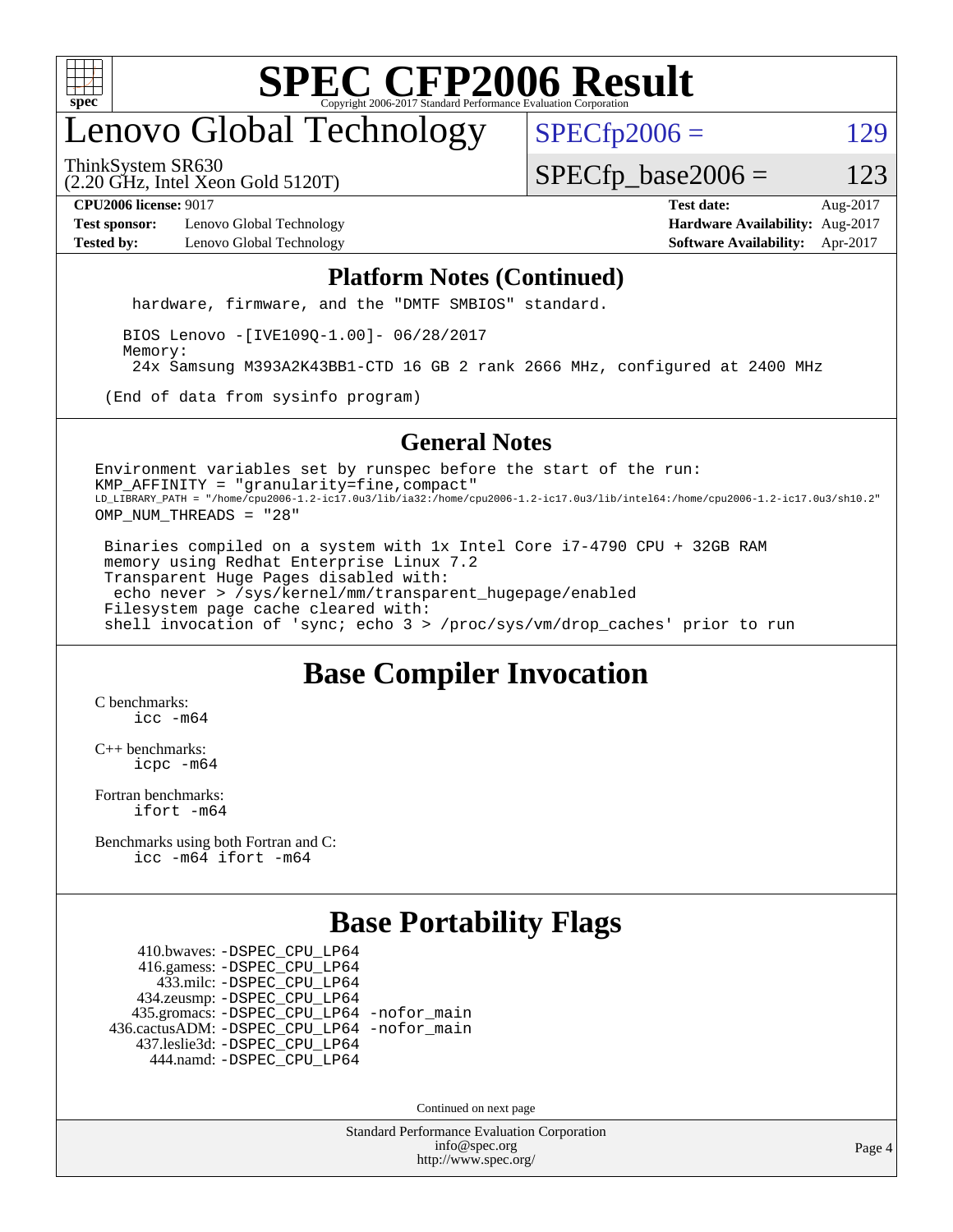

## enovo Global Technology

ThinkSystem SR630

(2.20 GHz, Intel Xeon Gold 5120T)

 $SPECfp2006 = 129$  $SPECfp2006 = 129$ 

 $SPECTp\_base2006 = 123$ 

**[Test sponsor:](http://www.spec.org/auto/cpu2006/Docs/result-fields.html#Testsponsor)** Lenovo Global Technology **[Hardware Availability:](http://www.spec.org/auto/cpu2006/Docs/result-fields.html#HardwareAvailability)** Aug-2017

**[CPU2006 license:](http://www.spec.org/auto/cpu2006/Docs/result-fields.html#CPU2006license)** 9017 **[Test date:](http://www.spec.org/auto/cpu2006/Docs/result-fields.html#Testdate)** Aug-2017 **[Tested by:](http://www.spec.org/auto/cpu2006/Docs/result-fields.html#Testedby)** Lenovo Global Technology **[Software Availability:](http://www.spec.org/auto/cpu2006/Docs/result-fields.html#SoftwareAvailability)** Apr-2017

### **[Base Portability Flags \(Continued\)](http://www.spec.org/auto/cpu2006/Docs/result-fields.html#BasePortabilityFlags)**

 447.dealII: [-DSPEC\\_CPU\\_LP64](http://www.spec.org/cpu2006/results/res2017q4/cpu2006-20170918-49506.flags.html#suite_basePORTABILITY447_dealII_DSPEC_CPU_LP64) 450.soplex: [-DSPEC\\_CPU\\_LP64](http://www.spec.org/cpu2006/results/res2017q4/cpu2006-20170918-49506.flags.html#suite_basePORTABILITY450_soplex_DSPEC_CPU_LP64) 453.povray: [-DSPEC\\_CPU\\_LP64](http://www.spec.org/cpu2006/results/res2017q4/cpu2006-20170918-49506.flags.html#suite_basePORTABILITY453_povray_DSPEC_CPU_LP64) 454.calculix: [-DSPEC\\_CPU\\_LP64](http://www.spec.org/cpu2006/results/res2017q4/cpu2006-20170918-49506.flags.html#suite_basePORTABILITY454_calculix_DSPEC_CPU_LP64) [-nofor\\_main](http://www.spec.org/cpu2006/results/res2017q4/cpu2006-20170918-49506.flags.html#user_baseLDPORTABILITY454_calculix_f-nofor_main) 459.GemsFDTD: [-DSPEC\\_CPU\\_LP64](http://www.spec.org/cpu2006/results/res2017q4/cpu2006-20170918-49506.flags.html#suite_basePORTABILITY459_GemsFDTD_DSPEC_CPU_LP64) 465.tonto: [-DSPEC\\_CPU\\_LP64](http://www.spec.org/cpu2006/results/res2017q4/cpu2006-20170918-49506.flags.html#suite_basePORTABILITY465_tonto_DSPEC_CPU_LP64) 470.lbm: [-DSPEC\\_CPU\\_LP64](http://www.spec.org/cpu2006/results/res2017q4/cpu2006-20170918-49506.flags.html#suite_basePORTABILITY470_lbm_DSPEC_CPU_LP64) 482.sphinx3: [-DSPEC\\_CPU\\_LP64](http://www.spec.org/cpu2006/results/res2017q4/cpu2006-20170918-49506.flags.html#suite_basePORTABILITY482_sphinx3_DSPEC_CPU_LP64)

481.wrf: [-DSPEC\\_CPU\\_LP64](http://www.spec.org/cpu2006/results/res2017q4/cpu2006-20170918-49506.flags.html#suite_basePORTABILITY481_wrf_DSPEC_CPU_LP64) [-DSPEC\\_CPU\\_CASE\\_FLAG](http://www.spec.org/cpu2006/results/res2017q4/cpu2006-20170918-49506.flags.html#b481.wrf_baseCPORTABILITY_DSPEC_CPU_CASE_FLAG) [-DSPEC\\_CPU\\_LINUX](http://www.spec.org/cpu2006/results/res2017q4/cpu2006-20170918-49506.flags.html#b481.wrf_baseCPORTABILITY_DSPEC_CPU_LINUX)

### **[Base Optimization Flags](http://www.spec.org/auto/cpu2006/Docs/result-fields.html#BaseOptimizationFlags)**

[C benchmarks](http://www.spec.org/auto/cpu2006/Docs/result-fields.html#Cbenchmarks):

[-xCORE-AVX2](http://www.spec.org/cpu2006/results/res2017q4/cpu2006-20170918-49506.flags.html#user_CCbase_f-xCORE-AVX2) [-ipo](http://www.spec.org/cpu2006/results/res2017q4/cpu2006-20170918-49506.flags.html#user_CCbase_f-ipo) [-O3](http://www.spec.org/cpu2006/results/res2017q4/cpu2006-20170918-49506.flags.html#user_CCbase_f-O3) [-no-prec-div](http://www.spec.org/cpu2006/results/res2017q4/cpu2006-20170918-49506.flags.html#user_CCbase_f-no-prec-div) [-parallel](http://www.spec.org/cpu2006/results/res2017q4/cpu2006-20170918-49506.flags.html#user_CCbase_f-parallel) [-qopt-prefetch](http://www.spec.org/cpu2006/results/res2017q4/cpu2006-20170918-49506.flags.html#user_CCbase_f-qopt-prefetch)

[C++ benchmarks:](http://www.spec.org/auto/cpu2006/Docs/result-fields.html#CXXbenchmarks) [-xCORE-AVX2](http://www.spec.org/cpu2006/results/res2017q4/cpu2006-20170918-49506.flags.html#user_CXXbase_f-xCORE-AVX2) [-ipo](http://www.spec.org/cpu2006/results/res2017q4/cpu2006-20170918-49506.flags.html#user_CXXbase_f-ipo) [-O3](http://www.spec.org/cpu2006/results/res2017q4/cpu2006-20170918-49506.flags.html#user_CXXbase_f-O3) [-no-prec-div](http://www.spec.org/cpu2006/results/res2017q4/cpu2006-20170918-49506.flags.html#user_CXXbase_f-no-prec-div) [-qopt-prefetch](http://www.spec.org/cpu2006/results/res2017q4/cpu2006-20170918-49506.flags.html#user_CXXbase_f-qopt-prefetch)

[Fortran benchmarks](http://www.spec.org/auto/cpu2006/Docs/result-fields.html#Fortranbenchmarks): [-xCORE-AVX2](http://www.spec.org/cpu2006/results/res2017q4/cpu2006-20170918-49506.flags.html#user_FCbase_f-xCORE-AVX2) [-ipo](http://www.spec.org/cpu2006/results/res2017q4/cpu2006-20170918-49506.flags.html#user_FCbase_f-ipo) [-O3](http://www.spec.org/cpu2006/results/res2017q4/cpu2006-20170918-49506.flags.html#user_FCbase_f-O3) [-no-prec-div](http://www.spec.org/cpu2006/results/res2017q4/cpu2006-20170918-49506.flags.html#user_FCbase_f-no-prec-div) [-parallel](http://www.spec.org/cpu2006/results/res2017q4/cpu2006-20170918-49506.flags.html#user_FCbase_f-parallel) [-qopt-prefetch](http://www.spec.org/cpu2006/results/res2017q4/cpu2006-20170918-49506.flags.html#user_FCbase_f-qopt-prefetch)

[Benchmarks using both Fortran and C](http://www.spec.org/auto/cpu2006/Docs/result-fields.html#BenchmarksusingbothFortranandC): [-xCORE-AVX2](http://www.spec.org/cpu2006/results/res2017q4/cpu2006-20170918-49506.flags.html#user_CC_FCbase_f-xCORE-AVX2) [-ipo](http://www.spec.org/cpu2006/results/res2017q4/cpu2006-20170918-49506.flags.html#user_CC_FCbase_f-ipo) [-O3](http://www.spec.org/cpu2006/results/res2017q4/cpu2006-20170918-49506.flags.html#user_CC_FCbase_f-O3) [-no-prec-div](http://www.spec.org/cpu2006/results/res2017q4/cpu2006-20170918-49506.flags.html#user_CC_FCbase_f-no-prec-div) [-parallel](http://www.spec.org/cpu2006/results/res2017q4/cpu2006-20170918-49506.flags.html#user_CC_FCbase_f-parallel) [-qopt-prefetch](http://www.spec.org/cpu2006/results/res2017q4/cpu2006-20170918-49506.flags.html#user_CC_FCbase_f-qopt-prefetch)

#### **[Peak Compiler Invocation](http://www.spec.org/auto/cpu2006/Docs/result-fields.html#PeakCompilerInvocation)**

[C benchmarks](http://www.spec.org/auto/cpu2006/Docs/result-fields.html#Cbenchmarks): [icc -m64](http://www.spec.org/cpu2006/results/res2017q4/cpu2006-20170918-49506.flags.html#user_CCpeak_intel_icc_64bit_bda6cc9af1fdbb0edc3795bac97ada53)

[C++ benchmarks:](http://www.spec.org/auto/cpu2006/Docs/result-fields.html#CXXbenchmarks) [icpc -m64](http://www.spec.org/cpu2006/results/res2017q4/cpu2006-20170918-49506.flags.html#user_CXXpeak_intel_icpc_64bit_fc66a5337ce925472a5c54ad6a0de310)

[Fortran benchmarks](http://www.spec.org/auto/cpu2006/Docs/result-fields.html#Fortranbenchmarks): [ifort -m64](http://www.spec.org/cpu2006/results/res2017q4/cpu2006-20170918-49506.flags.html#user_FCpeak_intel_ifort_64bit_ee9d0fb25645d0210d97eb0527dcc06e)

[Benchmarks using both Fortran and C](http://www.spec.org/auto/cpu2006/Docs/result-fields.html#BenchmarksusingbothFortranandC): [icc -m64](http://www.spec.org/cpu2006/results/res2017q4/cpu2006-20170918-49506.flags.html#user_CC_FCpeak_intel_icc_64bit_bda6cc9af1fdbb0edc3795bac97ada53) [ifort -m64](http://www.spec.org/cpu2006/results/res2017q4/cpu2006-20170918-49506.flags.html#user_CC_FCpeak_intel_ifort_64bit_ee9d0fb25645d0210d97eb0527dcc06e)

### **[Peak Portability Flags](http://www.spec.org/auto/cpu2006/Docs/result-fields.html#PeakPortabilityFlags)**

Same as Base Portability Flags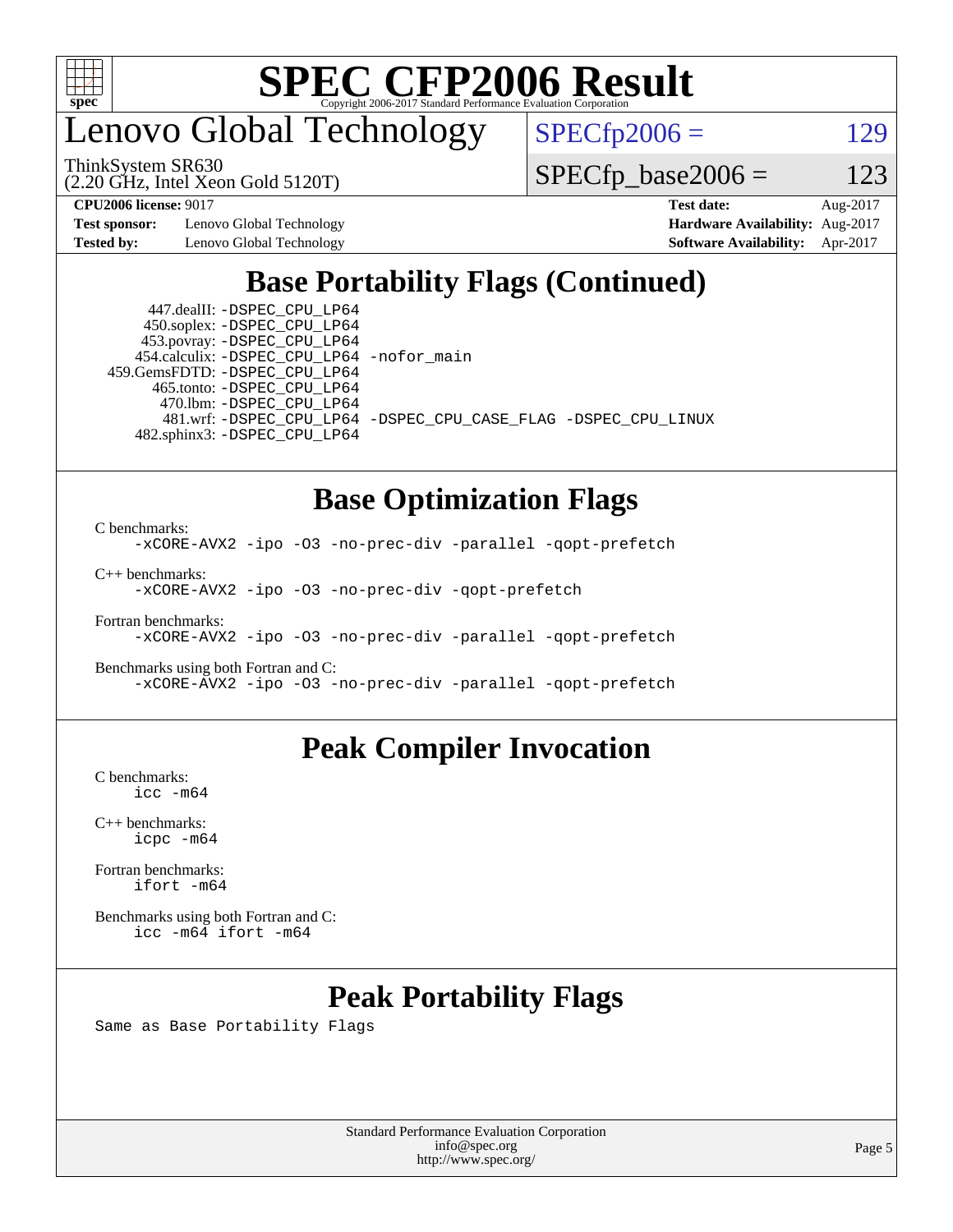

## enovo Global Technology

 $SPECfp2006 = 129$  $SPECfp2006 = 129$ 

(2.20 GHz, Intel Xeon Gold 5120T) ThinkSystem SR630

 $SPECTp\_base2006 = 123$ 

**[Test sponsor:](http://www.spec.org/auto/cpu2006/Docs/result-fields.html#Testsponsor)** Lenovo Global Technology **[Hardware Availability:](http://www.spec.org/auto/cpu2006/Docs/result-fields.html#HardwareAvailability)** Aug-2017 **[Tested by:](http://www.spec.org/auto/cpu2006/Docs/result-fields.html#Testedby)** Lenovo Global Technology **[Software Availability:](http://www.spec.org/auto/cpu2006/Docs/result-fields.html#SoftwareAvailability)** Apr-2017

**[CPU2006 license:](http://www.spec.org/auto/cpu2006/Docs/result-fields.html#CPU2006license)** 9017 **[Test date:](http://www.spec.org/auto/cpu2006/Docs/result-fields.html#Testdate)** Aug-2017

#### **[Peak Optimization Flags](http://www.spec.org/auto/cpu2006/Docs/result-fields.html#PeakOptimizationFlags)**

[C benchmarks](http://www.spec.org/auto/cpu2006/Docs/result-fields.html#Cbenchmarks):

433.milc: basepeak = yes

 $470.$ lbm: basepeak = yes

 $482$ .sphinx3: basepeak = yes

[C++ benchmarks:](http://www.spec.org/auto/cpu2006/Docs/result-fields.html#CXXbenchmarks)

 444.namd: [-prof-gen](http://www.spec.org/cpu2006/results/res2017q4/cpu2006-20170918-49506.flags.html#user_peakPASS1_CXXFLAGSPASS1_LDFLAGS444_namd_prof_gen_e43856698f6ca7b7e442dfd80e94a8fc)(pass 1) [-prof-use](http://www.spec.org/cpu2006/results/res2017q4/cpu2006-20170918-49506.flags.html#user_peakPASS2_CXXFLAGSPASS2_LDFLAGS444_namd_prof_use_bccf7792157ff70d64e32fe3e1250b55)(pass 2) [-xCORE-AVX2](http://www.spec.org/cpu2006/results/res2017q4/cpu2006-20170918-49506.flags.html#user_peakPASS2_CXXFLAGSPASS2_LDFLAGS444_namd_f-xCORE-AVX2)(pass 2)  $-par-num-threads=1(pass 1) -ipo(pass 2) -O3(pass 2)$  $-par-num-threads=1(pass 1) -ipo(pass 2) -O3(pass 2)$  $-par-num-threads=1(pass 1) -ipo(pass 2) -O3(pass 2)$  $-par-num-threads=1(pass 1) -ipo(pass 2) -O3(pass 2)$  $-par-num-threads=1(pass 1) -ipo(pass 2) -O3(pass 2)$  $-par-num-threads=1(pass 1) -ipo(pass 2) -O3(pass 2)$ [-no-prec-div](http://www.spec.org/cpu2006/results/res2017q4/cpu2006-20170918-49506.flags.html#user_peakPASS2_CXXFLAGSPASS2_LDFLAGS444_namd_f-no-prec-div)(pass 2) [-fno-alias](http://www.spec.org/cpu2006/results/res2017q4/cpu2006-20170918-49506.flags.html#user_peakCXXOPTIMIZEOPTIMIZE444_namd_f-no-alias_694e77f6c5a51e658e82ccff53a9e63a) [-auto-ilp32](http://www.spec.org/cpu2006/results/res2017q4/cpu2006-20170918-49506.flags.html#user_peakCXXOPTIMIZE444_namd_f-auto-ilp32)

447.dealII: basepeak = yes

 $450$ .soplex: basepeak = yes

```
 453.povray: -prof-gen(pass 1) -prof-use(pass 2) -xCORE-AVX2(pass 2)
         -par-num-threads=1-ipo-O3(pass 2)-no-prec-div(pass 2) -unroll4 -ansi-alias
```
[Fortran benchmarks](http://www.spec.org/auto/cpu2006/Docs/result-fields.html#Fortranbenchmarks):

 $410.bwaves: basepeak = yes$ 

 416.gamess: [-prof-gen](http://www.spec.org/cpu2006/results/res2017q4/cpu2006-20170918-49506.flags.html#user_peakPASS1_FFLAGSPASS1_LDFLAGS416_gamess_prof_gen_e43856698f6ca7b7e442dfd80e94a8fc)(pass 1) [-prof-use](http://www.spec.org/cpu2006/results/res2017q4/cpu2006-20170918-49506.flags.html#user_peakPASS2_FFLAGSPASS2_LDFLAGS416_gamess_prof_use_bccf7792157ff70d64e32fe3e1250b55)(pass 2) [-xCORE-AVX2](http://www.spec.org/cpu2006/results/res2017q4/cpu2006-20170918-49506.flags.html#user_peakPASS2_FFLAGSPASS2_LDFLAGS416_gamess_f-xCORE-AVX2)(pass 2)  $-par-num-threads=1(pass 1) -ipo(pass 2) -O3(pass 2)$  $-par-num-threads=1(pass 1) -ipo(pass 2) -O3(pass 2)$  $-par-num-threads=1(pass 1) -ipo(pass 2) -O3(pass 2)$  $-par-num-threads=1(pass 1) -ipo(pass 2) -O3(pass 2)$  $-par-num-threads=1(pass 1) -ipo(pass 2) -O3(pass 2)$  $-par-num-threads=1(pass 1) -ipo(pass 2) -O3(pass 2)$ [-no-prec-div](http://www.spec.org/cpu2006/results/res2017q4/cpu2006-20170918-49506.flags.html#user_peakPASS2_FFLAGSPASS2_LDFLAGS416_gamess_f-no-prec-div)(pass 2) [-unroll2](http://www.spec.org/cpu2006/results/res2017q4/cpu2006-20170918-49506.flags.html#user_peakOPTIMIZE416_gamess_f-unroll_784dae83bebfb236979b41d2422d7ec2) [-inline-level=0](http://www.spec.org/cpu2006/results/res2017q4/cpu2006-20170918-49506.flags.html#user_peakOPTIMIZE416_gamess_f-inline-level_318d07a09274ad25e8d15dbfaa68ba50) [-scalar-rep-](http://www.spec.org/cpu2006/results/res2017q4/cpu2006-20170918-49506.flags.html#user_peakOPTIMIZE416_gamess_f-disablescalarrep_abbcad04450fb118e4809c81d83c8a1d)

 $434$ .zeusmp: basepeak = yes

437.leslie3d: basepeak = yes

```
 459.GemsFDTD: -prof-gen(pass 1) -prof-use(pass 2) -xCORE-AVX2(pass 2)
            -par-num-threads=1-ipo-O3(pass 2)-no-prec-div(pass 2) -unroll2 -inline-level=0
            -qopt-prefetch -parallel
```
 465.tonto: [-prof-gen](http://www.spec.org/cpu2006/results/res2017q4/cpu2006-20170918-49506.flags.html#user_peakPASS1_FFLAGSPASS1_LDFLAGS465_tonto_prof_gen_e43856698f6ca7b7e442dfd80e94a8fc)(pass 1) [-prof-use](http://www.spec.org/cpu2006/results/res2017q4/cpu2006-20170918-49506.flags.html#user_peakPASS2_FFLAGSPASS2_LDFLAGS465_tonto_prof_use_bccf7792157ff70d64e32fe3e1250b55)(pass 2) [-xCORE-AVX2](http://www.spec.org/cpu2006/results/res2017q4/cpu2006-20170918-49506.flags.html#user_peakPASS2_FFLAGSPASS2_LDFLAGS465_tonto_f-xCORE-AVX2)(pass 2)  $-par-num-threads=1(pass 1) -ipo(pass 2) -O3(pass 2)$  $-par-num-threads=1(pass 1) -ipo(pass 2) -O3(pass 2)$  $-par-num-threads=1(pass 1) -ipo(pass 2) -O3(pass 2)$  $-par-num-threads=1(pass 1) -ipo(pass 2) -O3(pass 2)$  $-par-num-threads=1(pass 1) -ipo(pass 2) -O3(pass 2)$  $-par-num-threads=1(pass 1) -ipo(pass 2) -O3(pass 2)$ [-no-prec-div](http://www.spec.org/cpu2006/results/res2017q4/cpu2006-20170918-49506.flags.html#user_peakPASS2_FFLAGSPASS2_LDFLAGS465_tonto_f-no-prec-div)(pass 2) [-inline-calloc](http://www.spec.org/cpu2006/results/res2017q4/cpu2006-20170918-49506.flags.html#user_peakOPTIMIZE465_tonto_f-inline-calloc) [-qopt-malloc-options=3](http://www.spec.org/cpu2006/results/res2017q4/cpu2006-20170918-49506.flags.html#user_peakOPTIMIZE465_tonto_f-qopt-malloc-options_0fcb435012e78f27d57f473818e45fe4) [-auto](http://www.spec.org/cpu2006/results/res2017q4/cpu2006-20170918-49506.flags.html#user_peakOPTIMIZE465_tonto_f-auto) [-unroll4](http://www.spec.org/cpu2006/results/res2017q4/cpu2006-20170918-49506.flags.html#user_peakOPTIMIZE465_tonto_f-unroll_4e5e4ed65b7fd20bdcd365bec371b81f)

[Benchmarks using both Fortran and C](http://www.spec.org/auto/cpu2006/Docs/result-fields.html#BenchmarksusingbothFortranandC):

435.gromacs: basepeak = yes

 $436.cactusADM:basepeak = yes$ 

Continued on next page

| <b>Standard Performance Evaluation Corporation</b> |
|----------------------------------------------------|
| info@spec.org                                      |
| http://www.spec.org/                               |